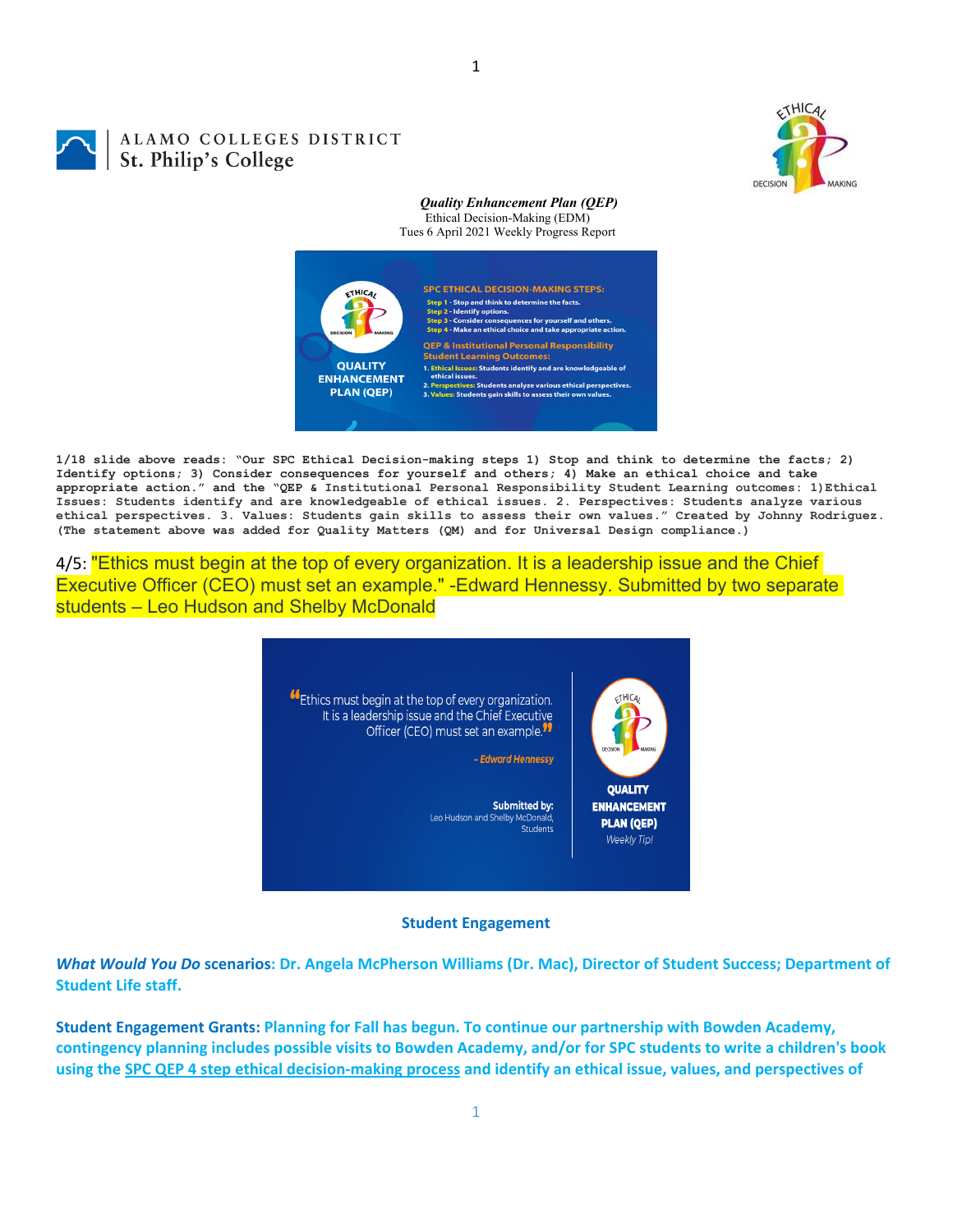**characters involved in the story. Kelli Rolland‐Adkins, Irene Young.** https://www.alamo.edu/spc/admissions/pay-forcollege/scholarships/seg/

#### **Community outreach**

Sam Houston High school Cyber P-TECH: QEP overview, Wednesday 31 April. 29 participants: ten faculty and **coordinators; 19 DC/ECHS students. Kaye A. Robinson, P‐TECH Coordinator; Liz Castillo.**

## **Faculty and Staff Professional Development: Best Practices**

**Presidents Division: Thursday 1 April, 2 pm. 13 participants. Dr. Manzo.**

## **Upcoming Tasks, Events, and Initiatives**

## **Community Awareness: Student Orientations and Advisory Boards**

**Respiratory Therapy Advisory: Friday 30 April, 12 pm. Christa Mitchell.**

# **Faculty and Staff Professional Development: Best Practices**

Assessments: Online QEP 1) constituent; and 2) event surveys created. Dr. Melissa Guerrero, Director of Institutional Research. 25 and 17 **respondents.** https://survey.alamo.edu/Survey.aspx?s=439c10d5fbe14e7cafe541f73aba507b

#### **2019 Assessment overview: Personal & Social Responsibility Inventory II**

**PSRI II, post‐Test: M 11/9‐F 12/11. M 11/17: 339 surveys completed. Due to fully Remote semester, 2020 PSRI‐II began 7 days earlier than in 2019, so this year's PSRI‐II will be open 7 days longer than in 2019.**

#### **Overview of PSRI‐I Assessments: 2019 and 2020**

2020: F 8/21-F 10/2: M 8/31: 460; F 9/11: 642; R 9/17: 705; R 9/24: 798; M 9/28: 857; F 10/2: 928 surveys completed; due to fully remote **semester extended to Fri 10/2 (14 days). 2019: F 8/23‐F 9/20; 1157 surveys completed.** Note: 2019 had 229 more surveys completed than in 2020; 2020 was our first fully remote semester. **Publicity: Emails sent directly to students regarding PSRI‐I and ‐II surveys;**  TigerPRESS also announces PSRI-I and II; PSRI-I poster. Liz Castillo, Johnny Rodriguez, Alexa Saavedra, Larry Lopez.

**Archives for Weekly Progress; Mid‐Year; and Annual Reports, 2016 January to Present**

https://www.alamo.edu/spc/about‐spc/strategic‐plan/quality‐enhancement‐plan‐qep/about‐qep/

SPC updates: https://www.alamo.edu/spc/ | SPC Mission, vision, and values https://www.alamo.edu/spc/about‐spc/strategic‐plan/mission‐ vision‐and‐valuesstrategic‐plan/ QEP homepage: https://www.alamo.edu/spc/qep | All sessions conducted via Zoom

Upcoming quotes

4/12: "Never deceive others, in business or in life. In 1995, I was deceived by four companies—four companies that are now closed. A company cannot go far by deceit" - Jack Ma Student – Mark Hughes